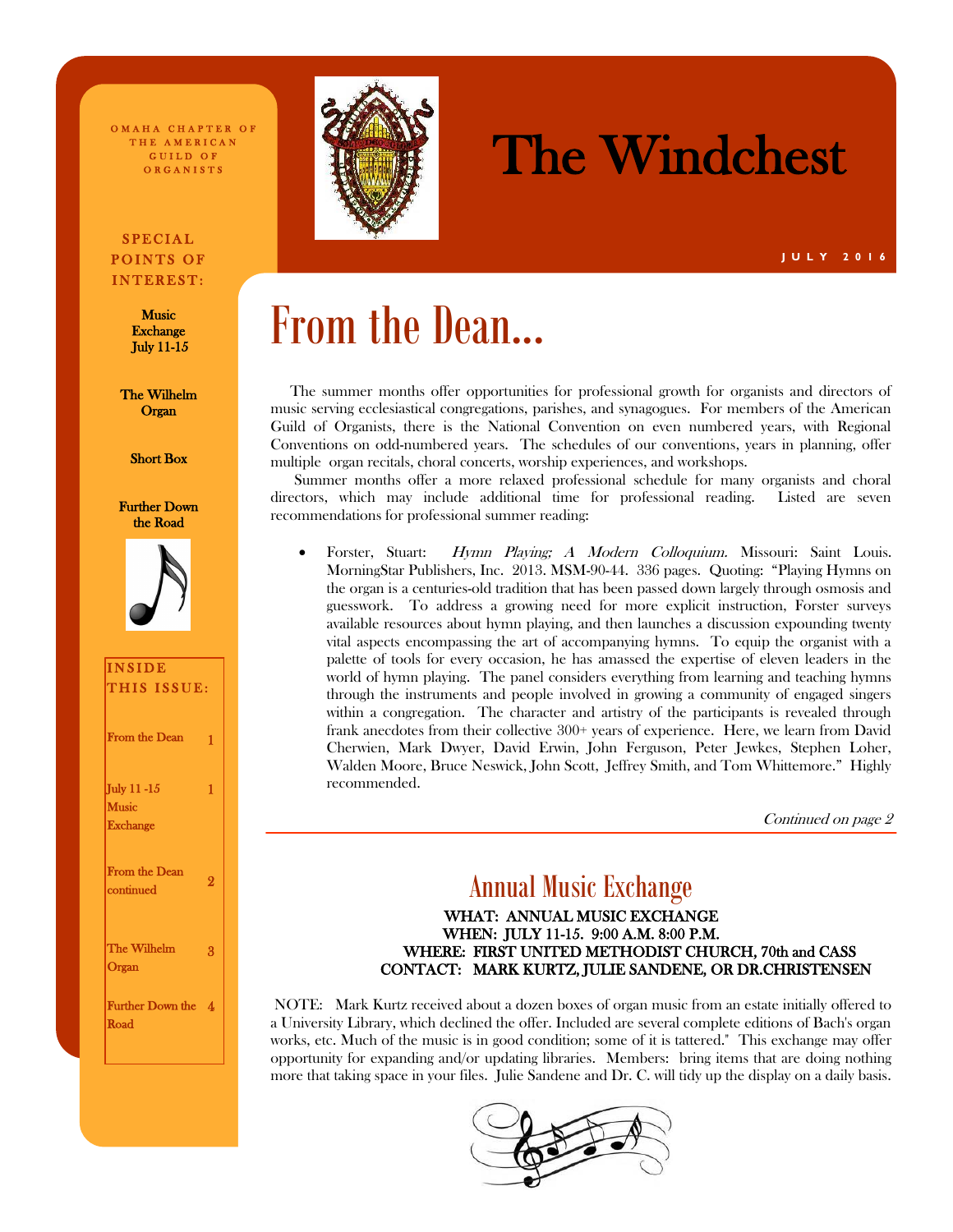

Summer Reading

"Hymn Playing; A Modern Colloquium"

"The Journey was Chosen; The Life and Work of Paul Manz."

> "The Church Musician"

> "TE DEUM The Church and Music"

> "Chiff Chat "

"The American Organist<sup>®</sup>

### From the Dean...continued

- Hyslop, Scott M. The Journey was Chosen; The Life and Work of Paul Manz. Missouri: Saint Louis. MorningStar Publishers, Inc. 2007. MSM-90-39. 246 pages. Quoting: "The Journey Was Chosen includes a full biography of Manz's life, a section devoted to the analysis and examinations of his chorale based organ and choral works, and a brief festschrift. This last section feature contributions from various composers (David Cherwien, Emily Maxson Porter), theologians (Paul Westermeyer, Frank Senn), musicians (Jane Kriel Horn, Lorraine Brough), and a touching family portrait provided by Rev. John Manz..." "… A feature unique to this book is the inclusion of a companion website…contains rare photos, letters, articles, sound clips, radio interviews, and many examples of his most famous works in their manuscript form…" Highly recommended.
- Westermeyer, Paul. The Church Musician. Revised edition. Minnesota: Minneapolis. Augsburg Fortress, 1997. 10-33999. 159 pages. Quoting: "…this practical resource has become a basic text in the study of church music, as well as a handbook for church music leaders, pastors, music committee members, and others. Westermeyer has updated and expanded the volume to reflect the current challenges of contemporary culture, musical and worship styles, and integrity to the gospel. …More than a "how-to" manual for musicians, this book is an interdisciplinary study of worship, music, and theology accessible to everyone." Highly recommended.
- Westermeyer, Paul. TE DEUM. The Church and Music. Minnesota: Minneapolis. Augsburg Fortress Press. 1998. 1-3146. 412 pages. This volume is: "A Textbook; A Reference; A History; An Essay," including 18 chapters covering the Old and New Testaments and the chronological development of the music of Christianity. Included is an extensive bibliography (34 pp); General Index (44 pp); and Biblical References (two pp). Quoting: "…Paul Westermeyer has provided the church music community a cogent yet complete text on western church music practice centered on the people's song. …combines the rigor of a church historian and theologian with the experience of a practicing church musician—a rare combination." Highly recommended.
- The June issue of the Lincoln Chapter AGO newsletter *Chiff Chat* includes a list of professional growth summer reading.
- The American Organist. Each issue includes professional growth articles that are applicable to members of the AGO.

Additional suggestions for summer reading? Send them to mrc@chase3000.com. Happy reading.

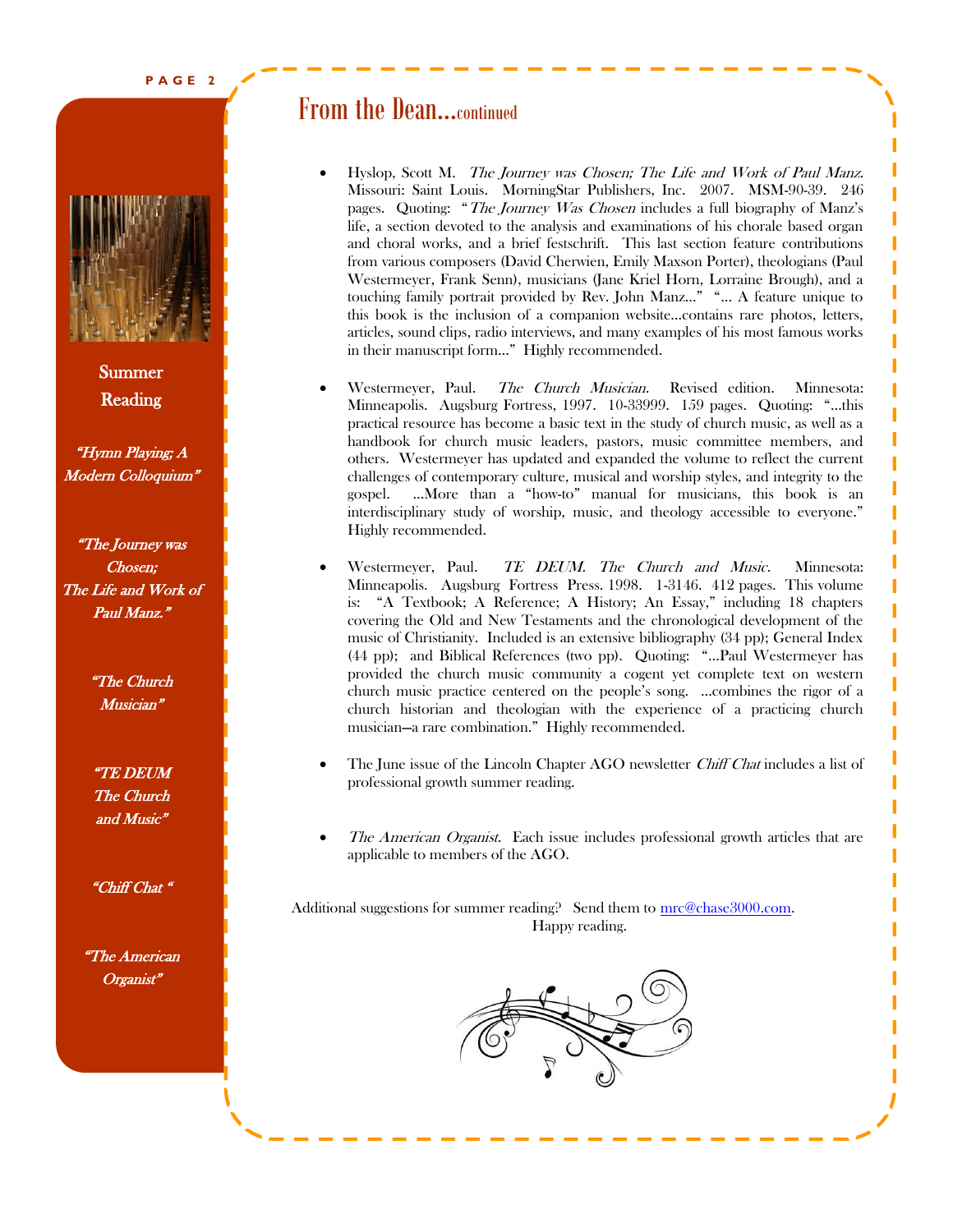# Featured Organ: The Wilhelm Organ

#### St. Mary's Catholic Church, Omaha

The Wilhelm organ which was blessed and introduced to the Omaha music community in November 2015, was constructed in 1976. It was privately commissioned and owned until last fall when it was moved to Omaha from Kansas. Even so, it was conceived as a chapel organ rather than a practice organ. Your own ears will bear that out today. The instrument has nine stops plus one extension. The instrument has all the pipes for the tow manuals on one wind chest in the case and the pedal pipes behind on a separate wind chest at floor level. It is a model of compactness. The pipes were made by an independent pipe maker in Germany. They are made of alloys ranging from 40% tin for the flutes to 70 % tin for the principals.

#### Organ Specifications:

MAN. I C-g;" MAN. II, C-g'" Rohrfloete 8' Gedackt 8' Prinzipal 4' Rohrfloete 4' Kornett III f-c'" Gemshorn 2' Mixtur III 1'

#### PEDAL: C-f' (behind)

Bourdon 16' Bourdon 8' extension from 16' Rohrgedackt 4'

One manual coupler, two pedal couplers. Suspended key action. Winding on flexible bellows wind. Casework is constructed of solid white oak.

#### About the Builder

Karl Wilhelm. Organ manufacturer, b Lichtental, Rumania, 5 Jul 1936, naturalized Canadian 1966. He was of German ancestry and learned his trade in Germany with the firm of Laukhuff and in Switzerland with Metzler. In 1960 he moved to Canada to initiate the production of mechanical-action instruments at [Casavant Frères.](http://www.thecanadianencyclopedia.ca/article/casavant-freres-emc/) There he collaborated in the construction of many organs which since have become widely known. In 1966 in Quebec, he went into business for himself, first in St-Hyacinthe and then at Mont-St-Hilaire. In 1990 Wilhelm was working on his 124th instrument. His organs are found not only in 7 Canadian provinces, but also in 24 US states. Sought after as much for his small instruments, regal or positive, as for his large-scale organs with several manuals, Wilhem has remained faithful to the principles of the 17th and 18th centuries: Werkprinzip, tracker action, suspended action, flexible wind pressure. The sound quality of his instruments, whether of German type (St Matthias, Montreal), French (St Andrew's, Toronto) or a hybrid (Ascension Church, Knoxville, Tenn), are characterized by the richness of the ensembles and the purity of the individual stops, giving to the instrument a strongly marked personality. Wilhelm also restored the old [Warren and Sons](http://www.thecanadianencyclopedia.ca/article/samuel-russell-warren-emc/) organ in Deschambault, Que.

~ from the Canadian Encyclopedia



"Even so, it was conceived as a chapel organ rather than a practice organ. Your own ears will bear that out today. "